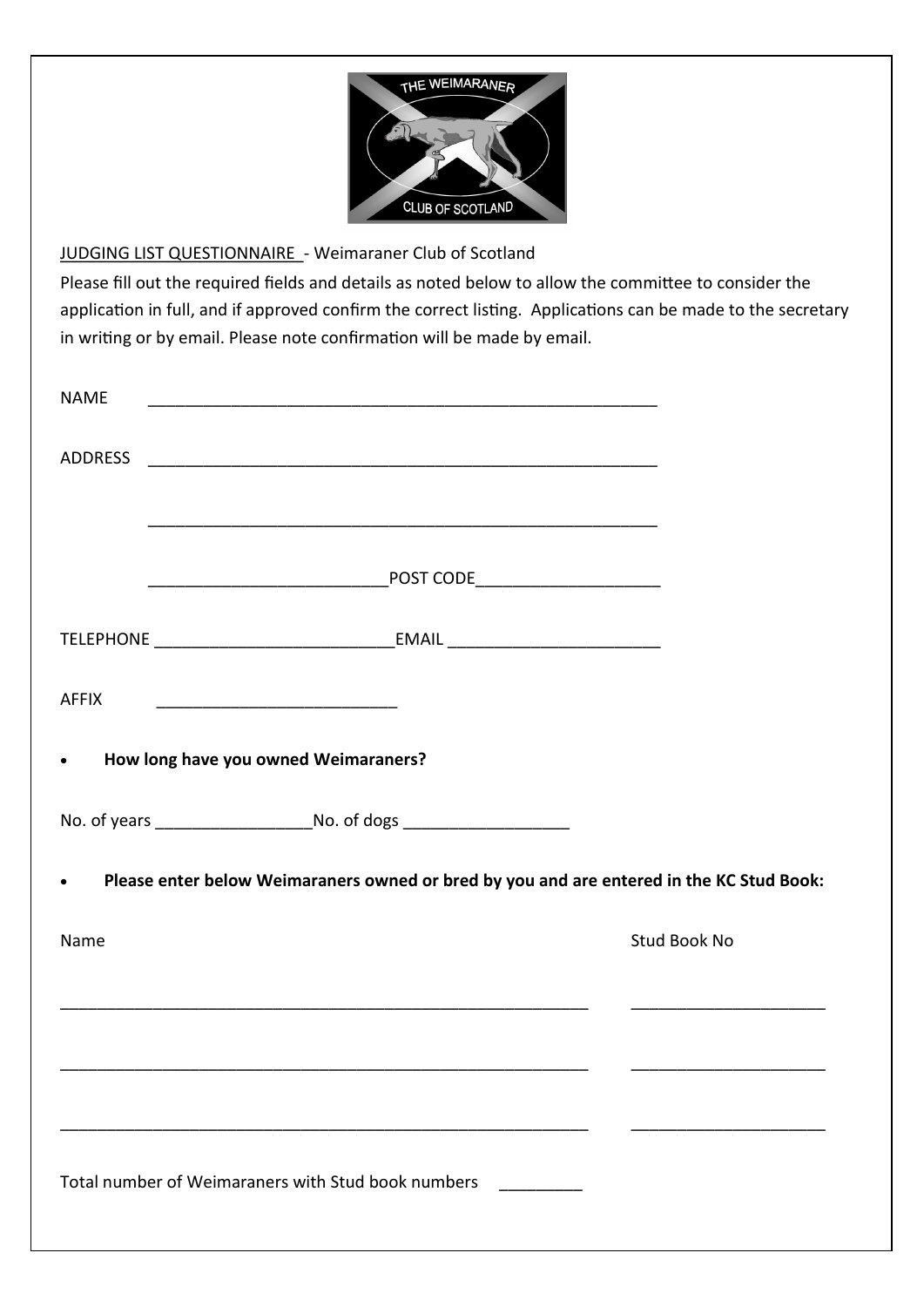| Club / Event                         | Breed / Classes                                                                              | Type (Op/Ch)<br>Date |  |
|--------------------------------------|----------------------------------------------------------------------------------------------|----------------------|--|
|                                      |                                                                                              |                      |  |
|                                      |                                                                                              |                      |  |
|                                      |                                                                                              |                      |  |
|                                      |                                                                                              |                      |  |
|                                      |                                                                                              |                      |  |
|                                      |                                                                                              |                      |  |
|                                      | Detail your attendance at Breed seminars (Weimaraner) & KC Seminars. Please confirm Pass and |                      |  |
| include a copy of your certificates. |                                                                                              |                      |  |
|                                      |                                                                                              |                      |  |
|                                      |                                                                                              |                      |  |
|                                      |                                                                                              |                      |  |
|                                      |                                                                                              |                      |  |
|                                      |                                                                                              |                      |  |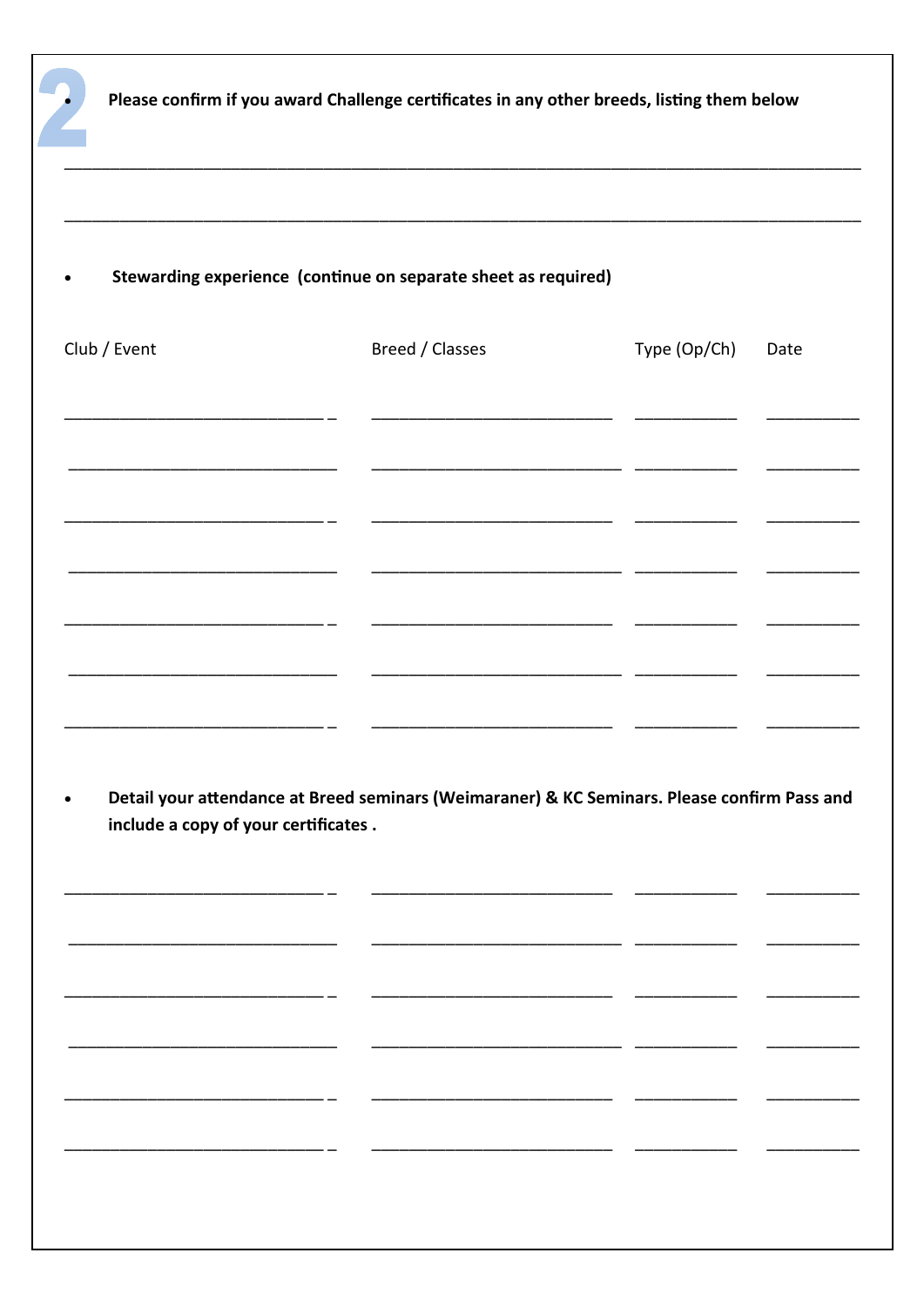Please list your past judging experience (Weimaraners only) detailing entries and dogs actually judged (please continue on a separate sheet as required)

| Date | Entry  | <b>Judged</b> |
|------|--------|---------------|
|      |        |               |
|      |        |               |
|      |        |               |
|      |        |               |
|      |        |               |
|      |        |               |
|      |        |               |
|      |        |               |
|      |        |               |
|      |        |               |
|      |        |               |
|      |        |               |
|      |        |               |
|      |        |               |
|      |        |               |
|      |        |               |
|      |        |               |
|      | Totals |               |